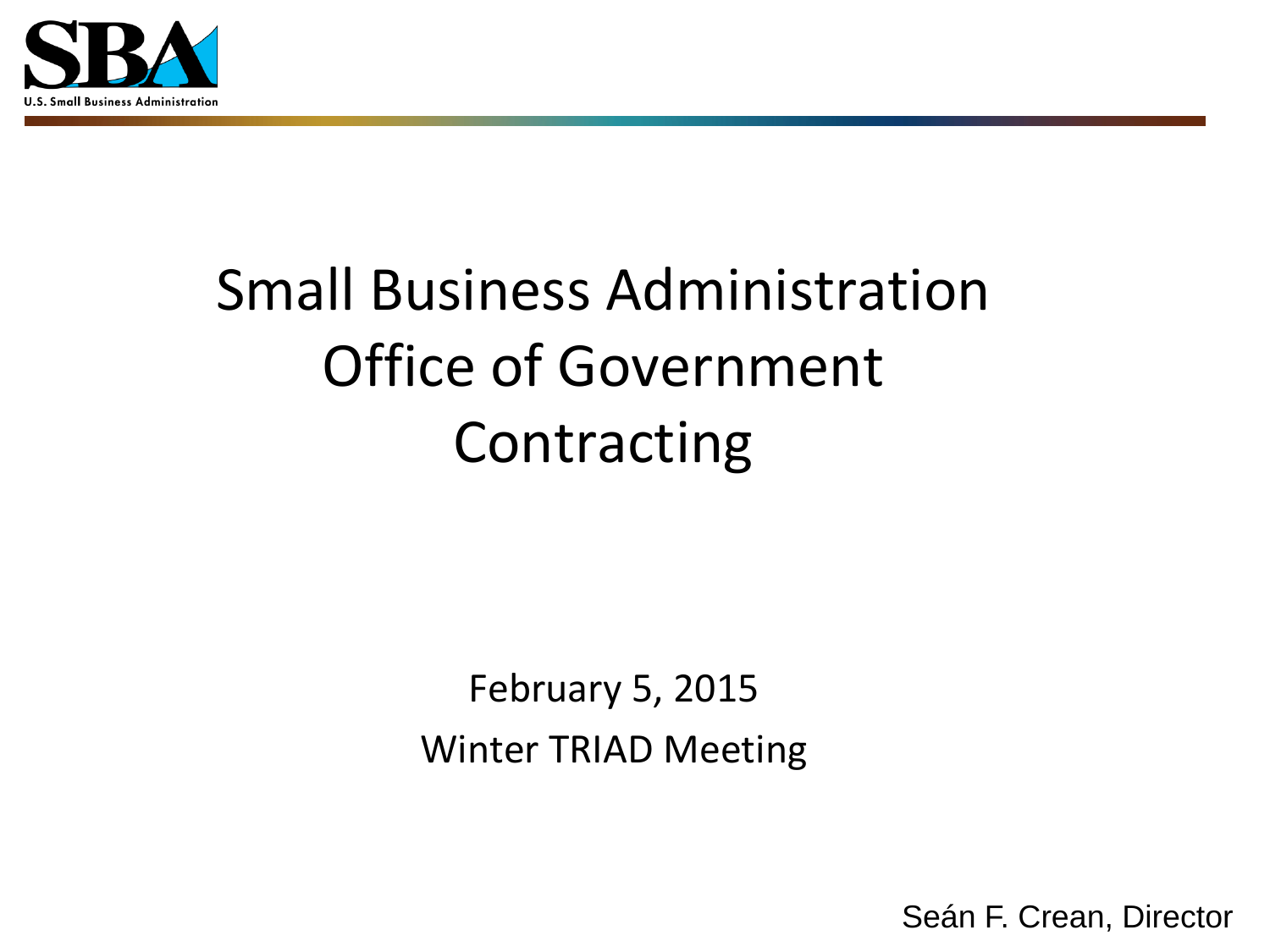

# **Agency Background**

### **U.S. Small Business Administration**

- Agency created under the Eisenhower Administration in 1953
- The agency's mission is to aid, counsel, assist and protect the interests of small business concerns, to preserve free competitive enterprise and to maintain and strengthen the overall economy of our nation



#### **Leadership**

SBA Administrator, Maria Contreras-Sweet, Confirmed April 7, 2014

### **GC Mission**

Public's advocate for federal small business contracting and subcontracting opportunities.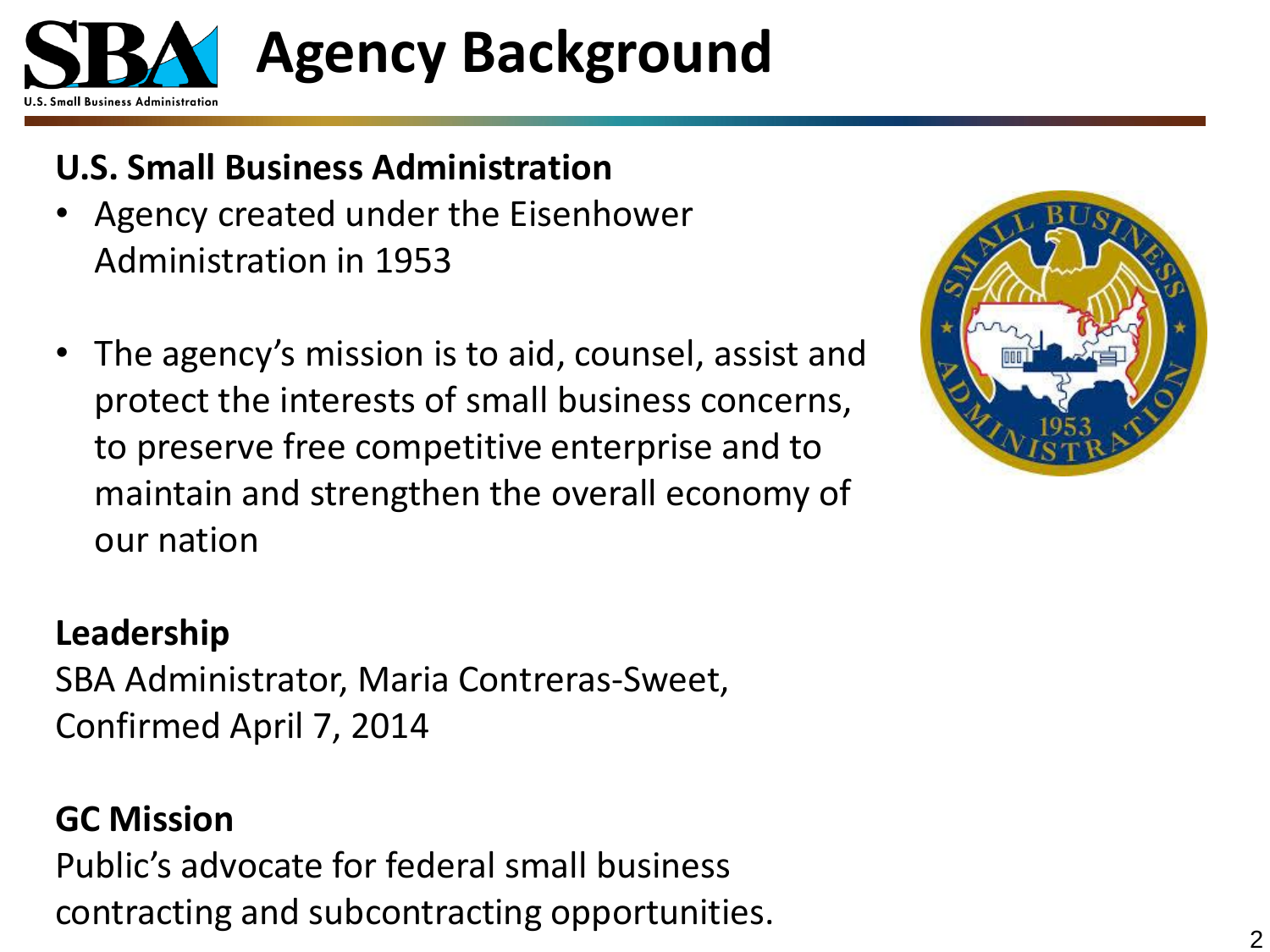# **Small Business Administration**

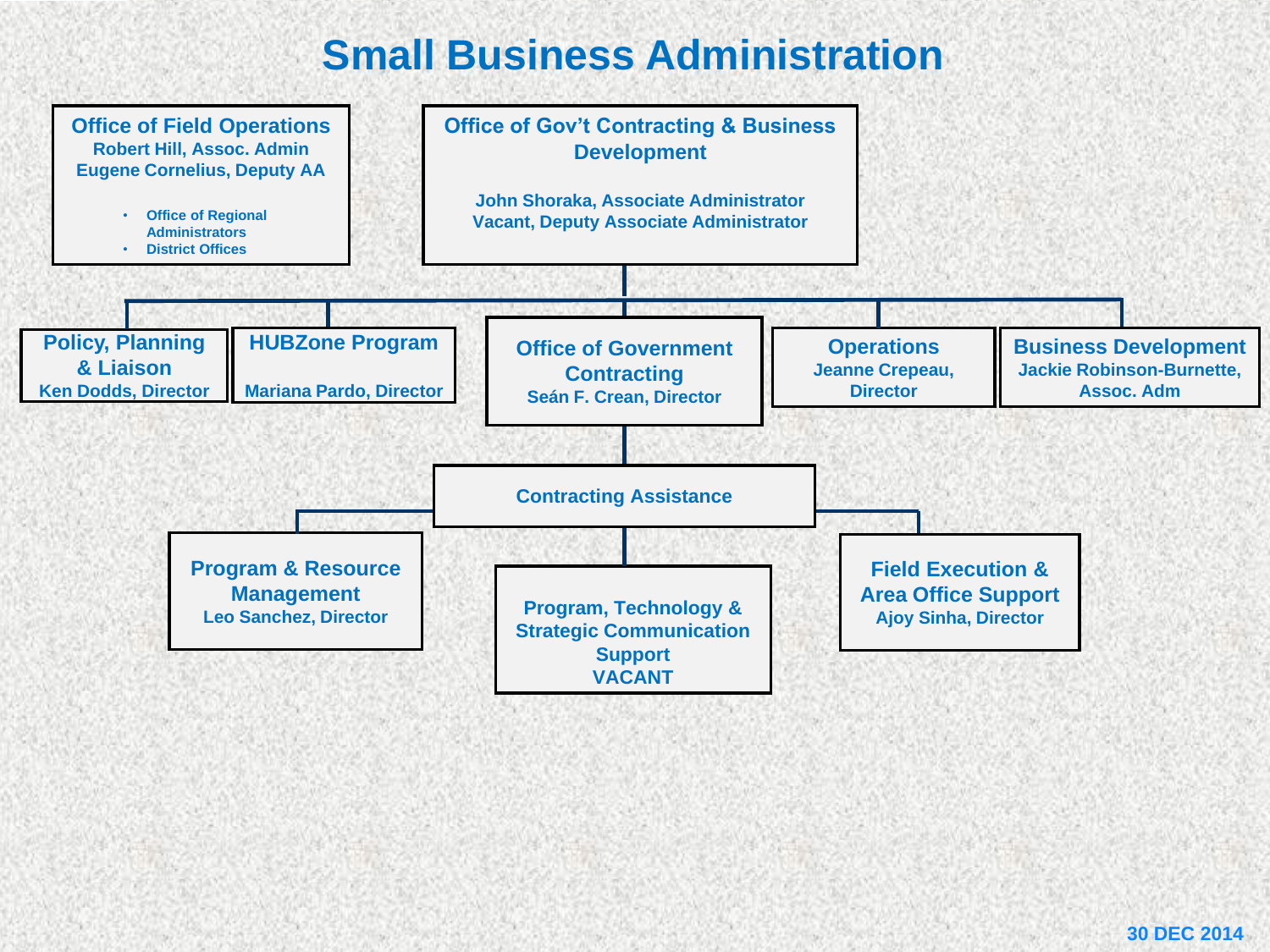# **Small Business Administration**

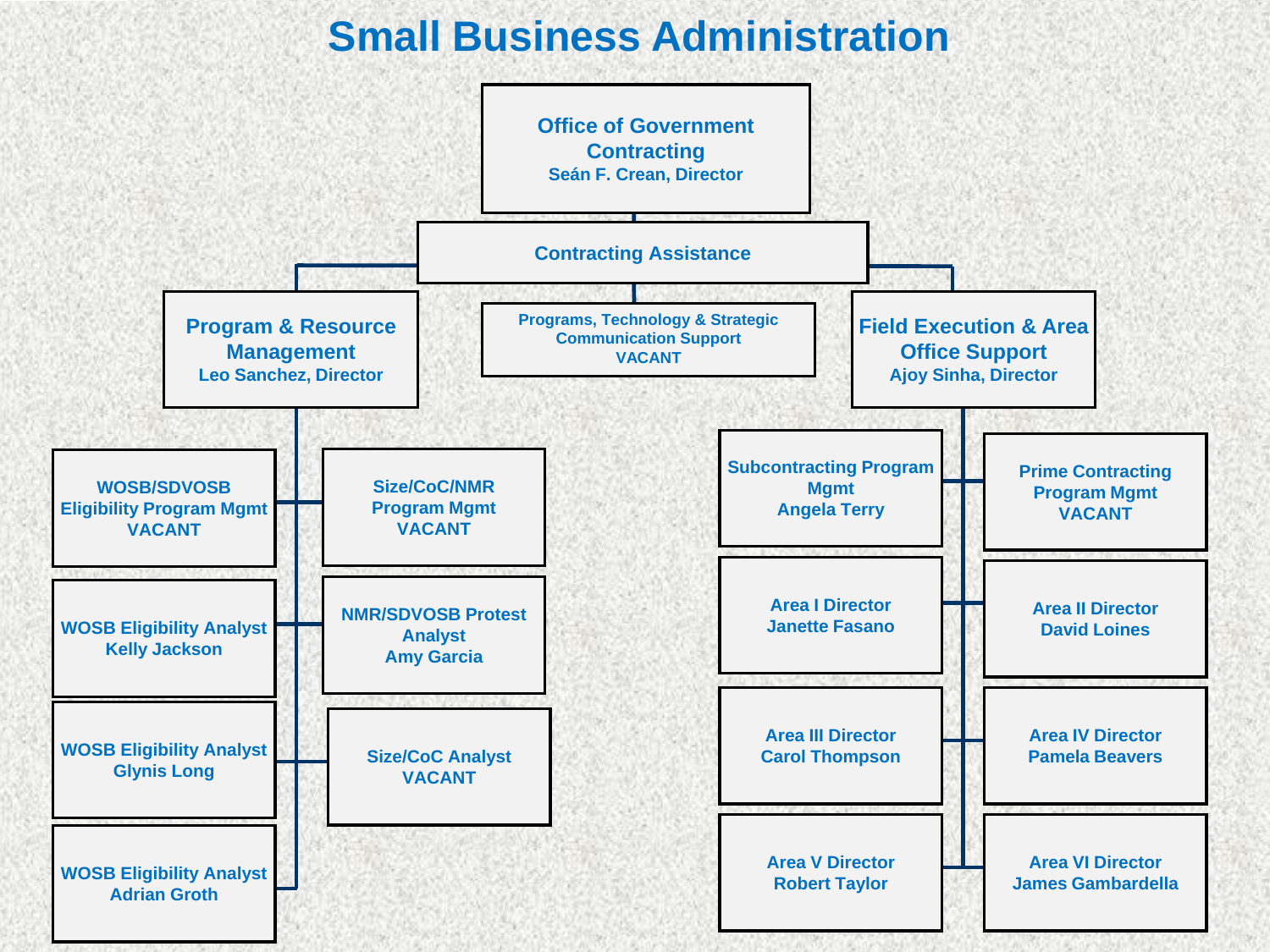# **Small Business Administration**

#### **GC Area Office Program & Execution**

#### **Regional/District Office Liaison**

- \* RA/DD Customer Service
- \* BOS Coordination
- \* SBDC/SCORE Support
- \* Outreach Support
- \* DO Training

#### **Prime Contracts Program**

- \* PCR Assignment
- \* Plan of Operations Development
- \* Program Execution
- \* Agency Performance Analysis
- \* Acquisition Strategy Development
- \* Procurement Reviews
- \* Surveillance Review Support
- \* Outreach/Training SB Counseling/Training CO Training

#### **SubContracting Program**

- \* CMR Assignment
- \* Plan of Operations Development
- \* Program Execution
- \* Prime Performance Analysis
- \* Performance Management Reviews
- \* Interagency Engagement
- \* Outreach/Training SB Counseling/Training CO Training

#### **Certificate of Competency Program**

CoC Reviews/Determination \* Outreach/Training SB Counseling/Training CO Training

#### **Size Determinations**

- **Size Case Reviews**
- **Size Case Determinations**
- \* Outreach/Training SB Counseling/Training CO Training

#### **Timber Program**

- \* Liaison with
	- -Bureau of Land Management
	- -National Forest Service
	- -Department of Interior
	- SB sawmills/loggers
- \* Monitor National Timber sales
- \* Record timber sale volumes
- \* Analyze SB Market Area
- \* "Trigger" status notification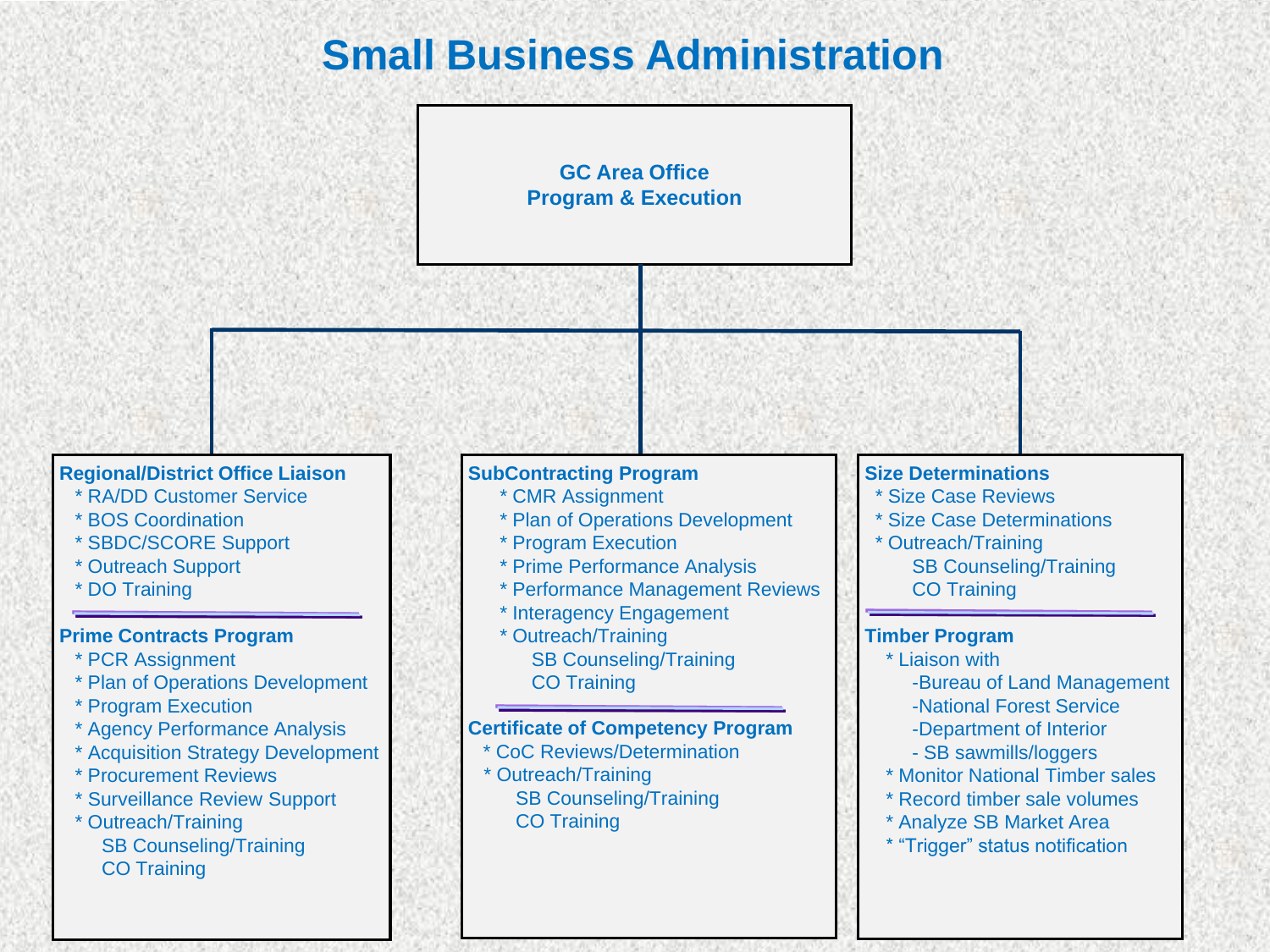

#### **1. Performance**

- a. Re-establish the reputation, integrity and process of the WOSB Program.
- b. Improve Size, CoC and Protest execution
- **c. Develop meaningful/measurable Performance Metrics that reflect GC mission.**
- **d. Re-establish the Subcontracting Program**
- e. Review the Prime Contracting Program to perform in the 21st Century

#### **2. Organization**

- a. Institute clear organizational roles & responsibilities to provide necessary services
- **b. Align HQ & Area Office objectives which rebuild trust and enhance performance**
- c. Align Area and District collaboration Promote "One SBA"
- d. Provide program alignment and support that enables effective execution across GCBD
- **e. Align Field operations that support program objectives**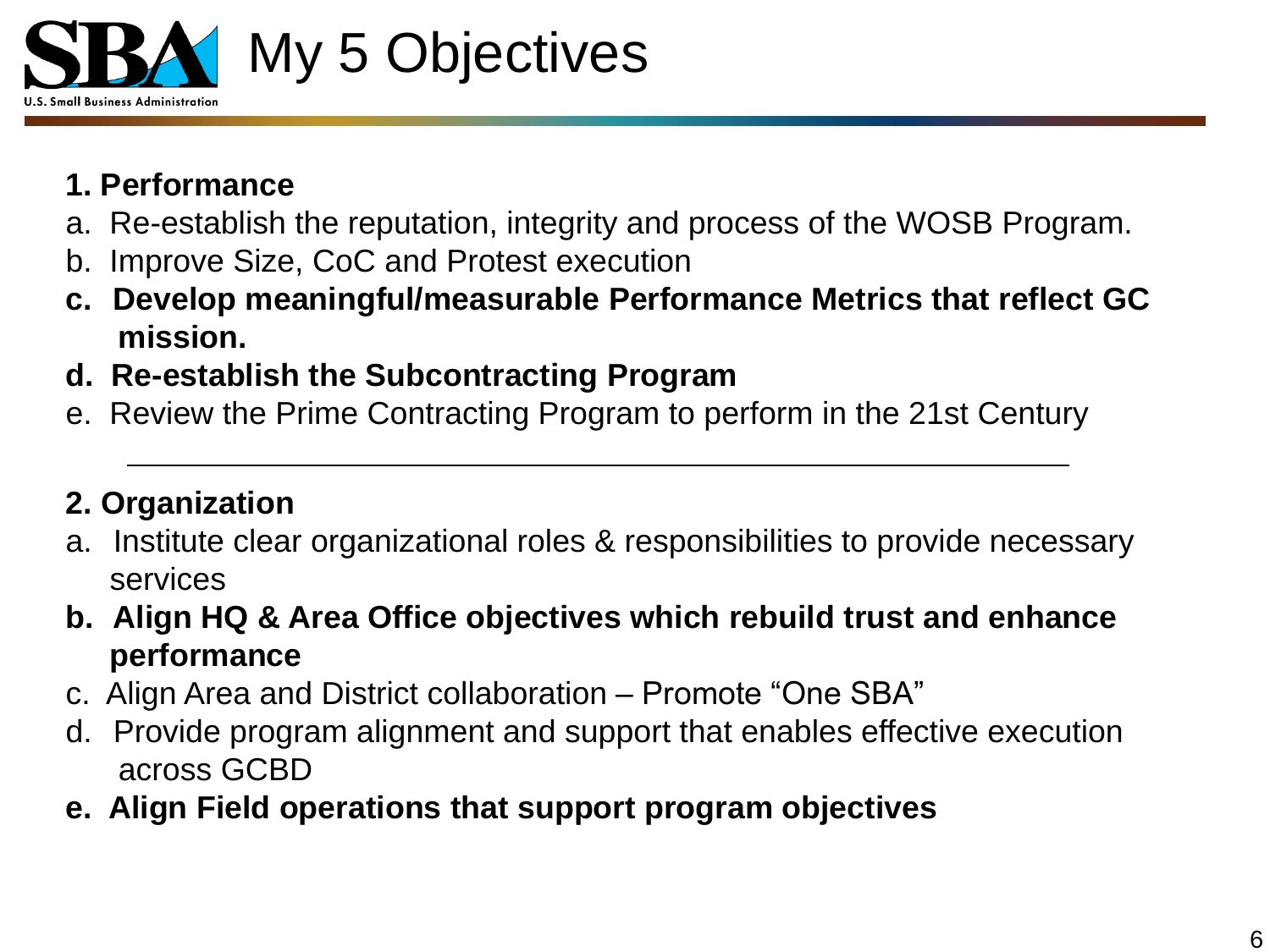

#### **3. Personnel Management**

- a. Align staffing that supports succession plans in HQ & Area Offices
- **b. Develop Individual Development Plans to support position performance**
- **c. Equip, empower and include staff in solutions to perform their assignments**
- d. Support employee personal development to be their best
- e. Develop consistent personnel polices across GC

#### **4. Process & Program Support**

- a. Ensure written execution guidelines are clear, reflect policy and supportable
- b. Ensure HQ processes support Area Office execution requirements
- c. **Review and ensure all programs have current SOPs**
- d. Ensure personnel have appropriate resources & technology tools to effectively execute
- e. Replace GCAR with a more automated system
- f. **Improve interface systems for Contracting Community (ie DSBS, eSRS, Repository, etc)**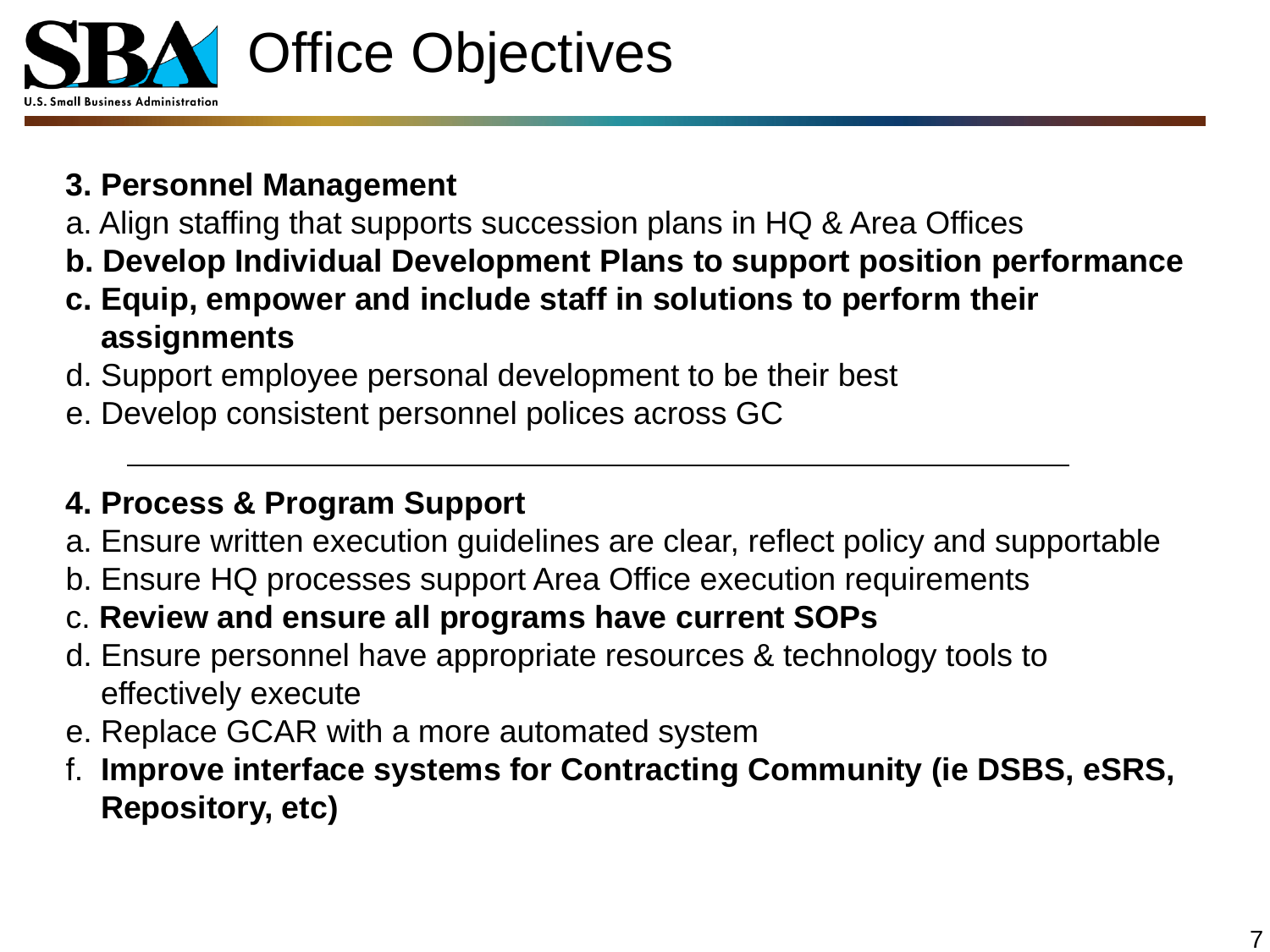

# Office Objectives & 1st Priorities for Subcontracting Program

- **5. Strategic Communication**
- a. **Present one consistent positive message to the public**
- b. Improve internal communications between Field Ops & Area Offices
- **c. Provide web enabled tools and guidelines that are clear to the public**
- d. Provide the Administrator necessary tools to reflect the value GC provides
- **e. Improve the processes for internal and externally driven customer support**

### **FIRST PRIORITIES for Subcontracting**

- 1. SBA/DCMA MOU Renewal
	- a. Roles & Responsibilities
- 2. Commercial Plan
	- a. How to capture properly? % of Sales or % of Production Cost
- 3. Standard Operating Procedures Review
- 4. CMR Staffing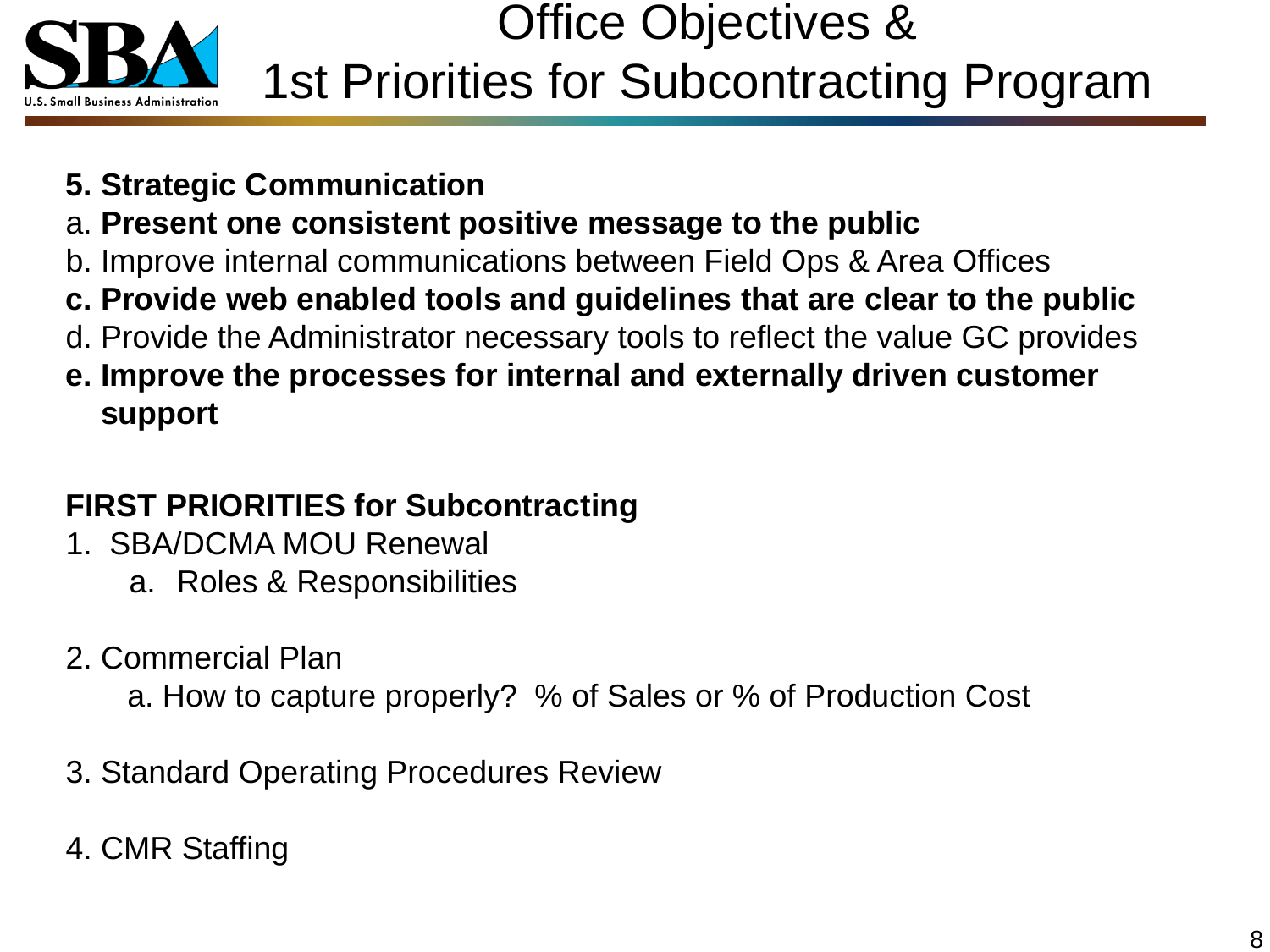

### **In HQ WOSB Program**

- 3 Analysts **Prime Contracting**
- 1

### **Subcontracting**

• 1

## **Size/Non-Manufacturing Rule**

• 1

#### **In Six Area Offices Prime Contracting Program**

• 47 PCRs

### **Subcontracting Program**

• 8 CMRs

### **Size/CoC Specialists**

• 8 Industrial Analysts